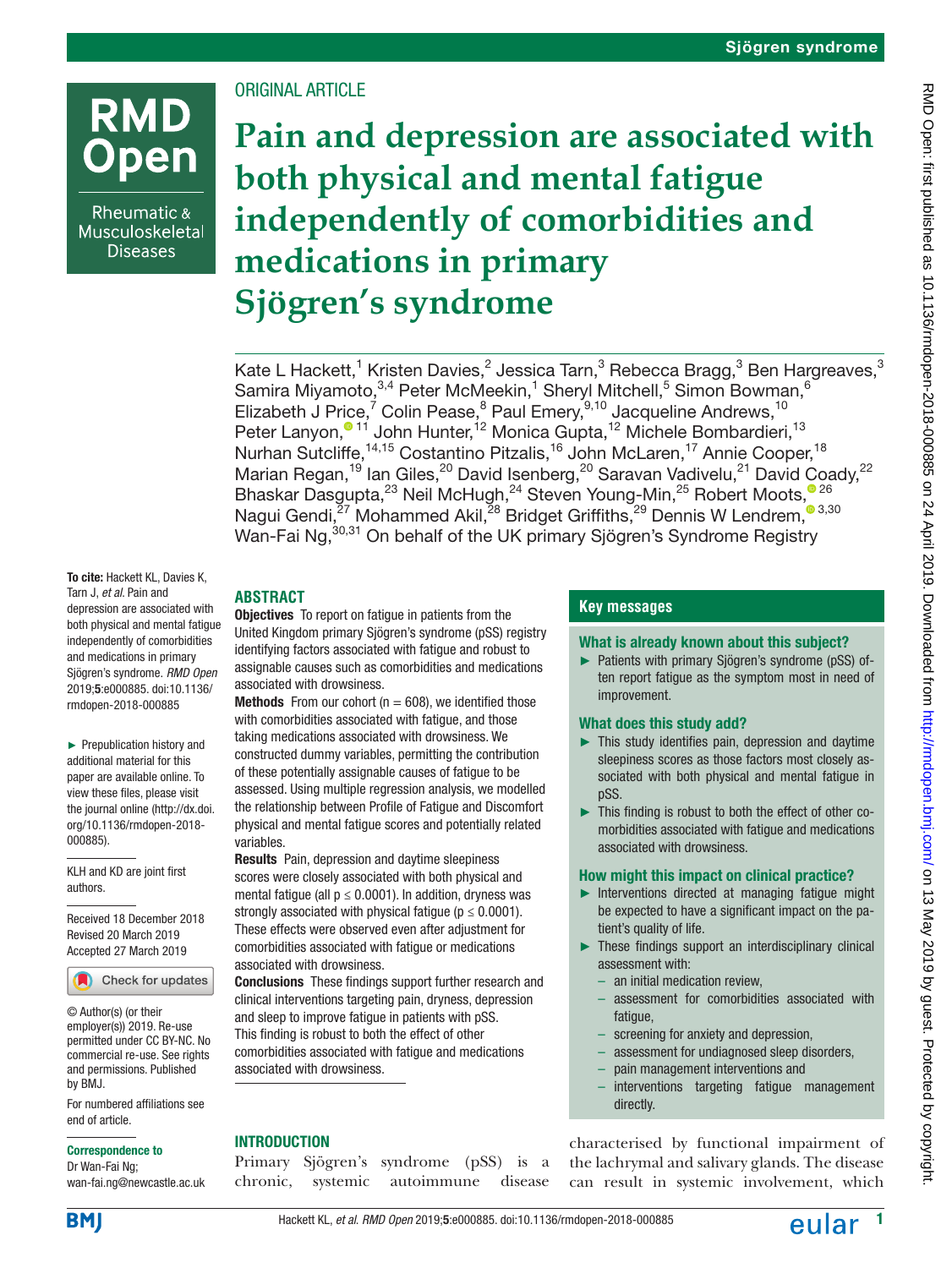may affect any organ, resulting in manifestations such as vasculitis, neuropathy, as well as skin, lung and kidney involvement.<sup>[1](#page-6-0)</sup> Patients with pSS often report fatigue as an important symptom in need of management.<sup>[2](#page-6-1)</sup> Defined as *an overwhelming sense of tiredness, lack of energy and a feeling*  of exhaustion,<sup>34</sup> fatigue is associated with poor health<sup>5</sup> and functional impairment.<sup>6</sup> Previous studies have shown that physical fatigue measured with the somatic component of the Profile of Fatigue scale (PROFAD)<sup>[7](#page-6-5)</sup> is more prevalent and severe in patients with pSS than mental fatigue as measured with the mental component of the same scale.<sup>7–9</sup> Unsurprisingly, patients with pSS also report higher daytime sleepiness scores.<sup>9</sup>

For some patients with pSS, fatigue is likely to have an assignable cause other than pSS. For example, they may be taking medications associated with drowsiness, or have comorbidities associated with fatigue—including hypothyroidism, depression, obesity, coeliac disease, diabetes and anaemia.

While there have been several previous studies examining the relationship between pSS, fatigue and other factors, these were conducted with lower numbers of patients and without regard to confounding medications or comorbidities. Furthermore, few studies have used the PROFAD which is a fatigue measure developed specifi-cally for pSS.<sup>[7](#page-6-5)</sup>

The objective of this paper is to report on the fatigue symptoms of a large cohort of 608 patients diagnosed with pSS defined using the American European Consensus Group (AECG) classification criteria and to identify factors associated with fatigue, and robust to assignable causes such as comorbidities and medications associated with fatigue.

# **METHODS**

## **Design**

The United Kingdom primary Sjögren's syndrome registry (UKPSSR, [www.sjogrensregistry.org\)](www.sjogrensregistry.org) is a protocol-driven, multicentre, cross-sectional study using standardised patient-reported measures and physician-generated assessments of patients with pSS from across the UK.<sup>10</sup> All patients are participants in the UKPSSR and fulfil the AECG classification criteria. Note that fibromyalgia was an explicit exclusion criterion for the UKPSSR. Informed consent was obtained from all participants according to the principles of the Helsinki Declaration. Research ethics approval was granted by the North West Research Ethics Committee in the UK. All clinical and laboratory data were collected prospectively using a standardised pro-forma at the time of recruitment as previously described.<sup>10</sup> At the time of analysis, 639 patients had been recruited to UKPSSR and complete data were available for 608 patients.

# Fatigue assessment

The Profile of Fatigue and Discomfort  $(PROFAD)^7$  was designed specifically for patients with pSS. It includes

six questions which assess somatic and mental fatigue on an eight-point (0–7) scale. An average is taken for each domain score with a score of above 2.0 and 1.8 being considered significant for the somatic fatigue and mental fatigue domains, respectively.[7 8](#page-6-5) The PROFAD also includes a 10 cm visual analogue score of fatigue, which provides a score of 0 for absent to 100 for worst imaginable perceived fatigue levels.

#### Pain, depression and other assessments of patients with pSS

The following patient-reported outcome measures are collected for all UKPSSR pSS subjects: Epworth Sleepiness Scale (EPWORTH), Hospital Anxiety and Depression Scale (HADs—anxiety and depression), European League Against Rheumatism (EULAR) Sjögren's syndrome Patient Reported Index (ESSPRI) (measure of overall symptom burden and includes a 1–10 pain score), EULAR Sicca Score (ESS) and EULAR Sjögren's Syndrome Disease Activity Index (ESSDAI).

All UKPSSR participants are asked to indicate which symptom they perceive as being the most in need of improvement (physical fatigue, mental fatigue, dryness or pain). At the time of recruitment, the presence of anti-Ro and/or anti-La antibodies are recorded, as well as levels of systemic inflammation including C-reactive protein and erythrocyte sedimentation rate. Additionally, body mass index (BMI) and co-morbidities and medications are recorded for each participant.

We captured the effect of multiple drugs and comorbidities using a comorbidity and polypharmacy score (CPS). This score is obtained by combining the number of comorbidities and the number of prescribed medications. $\frac{11}{10}$  To identify *potentially* assignable causes for fatigue in patients with pSS, we analysed our cohort for existing comorbidities and medication status. We classified the following comorbidities as conditions potentially associated with fatigue independently of pSS: hypothyroidism, diabetes mellitus (insulin-dependent diabetes mellitus (IDDM) and non-insulin-dependent diabetes mellitus (NIDDM)), coeliac disease, anaemia (haemoglobin <10), a diagnosis of clinical depression and severe obesity (BMI ≥40).<sup>12</sup> <sup>13</sup> In addition, patients whose fatigue might be assignable to medications linked with drowsiness (eg, antidepressants, antipsychotics, opioids, etc) were identified—see [online supplementary](https://dx.doi.org/10.1136/rmdopen-2018-000885) [table S1](https://dx.doi.org/10.1136/rmdopen-2018-000885). Using these data, we created dummy variables for each patient to adjust for medications associated with drowsiness (DROWSY Medications) or comorbidities associated with fatigue (COMORBID).

#### Statistical analysis

Multiple regression analysis was used to model the relationships between physical and mental fatigue and candidate variables, including age, sex, pain, dryness, anxiety, depression, daytime sleepiness scores, BMI, symptom years, drowsy medications (DROWSY) and comorbidities (Anaemia COMORBID, Hypothyroidism COMORBID, IDDM COMORBID, NIDDM COMORBID, Obesity COMORBID, Depression COMORBID, Coeliac COMORBID). Causation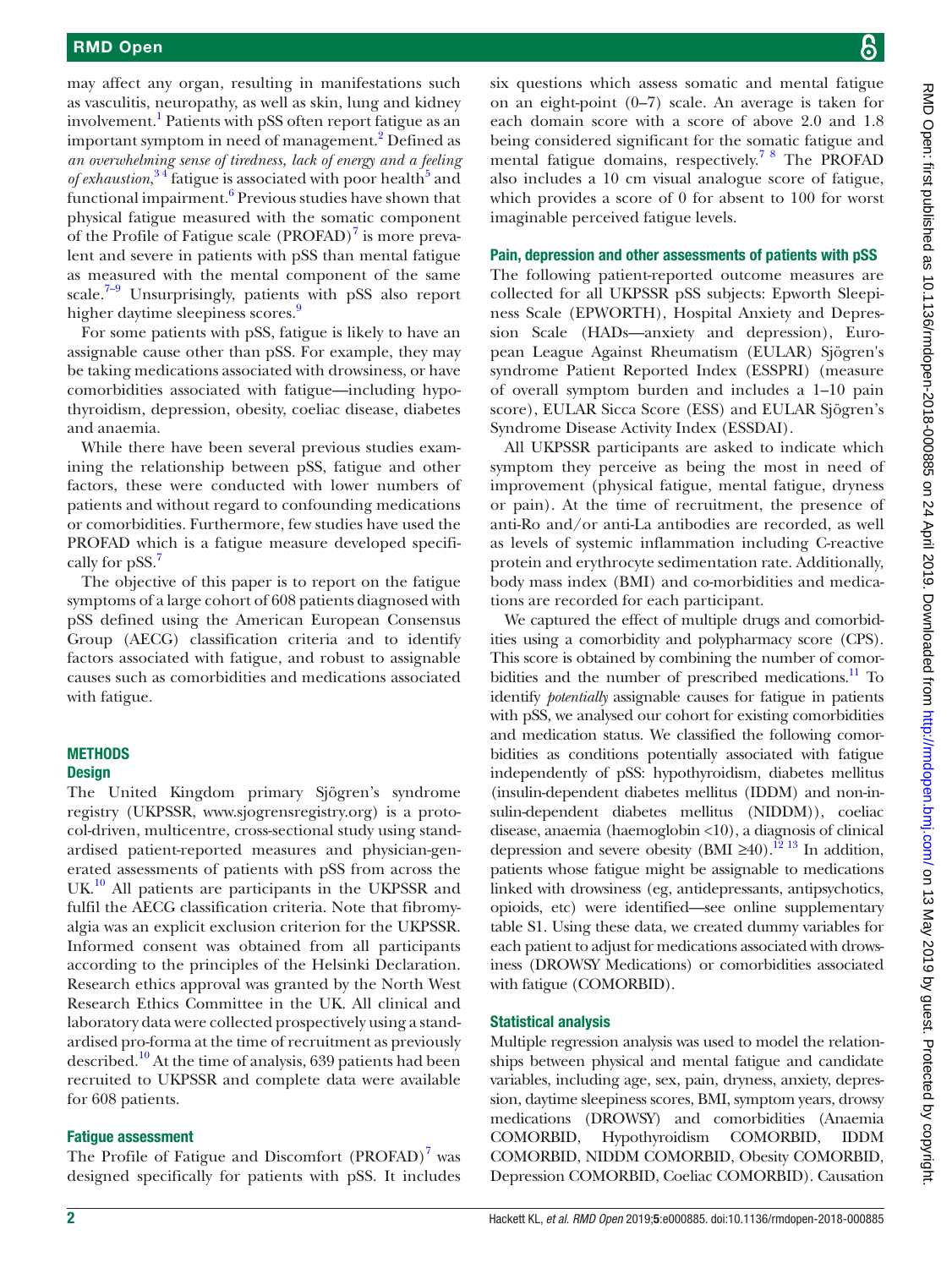cannot be inferred from such models: they can only hope to highlight those variables associated with fatigue after adjustment for the presence of other covariates. The assumptions underlying the multiple regression analysis were tested by lack-of-fit testing and inspection of residuals. Statistical analyses were performed using SAS JMP (V.13) Statistical Data Visualisation Software. Statistical significance was set at a p value of  $\leq 0.05$ .

# **RESULTS**

The median age of our cohort (n=608) was 64 years (IQR: 53–71). The median number of symptom years for patients was 10 years (IQR: 5–17). Most UKPSSR patients experienced dryness as measured by objective measures of dryness such as Salivary Flow and Schirmer's Test. The median score on the ESSPRI scale was 5.67 (IQR: 3.67–7.00) and the EULAR Dryness Scale (ESS) was 6 (IQR: 4–8). The median disease activity score (ESSDAI) for the cohort was 3 (IQR: 1–7). While more than half of patients received one or more medications to manage their dryness symptoms, 40% of patients ranked fatigue or mental fatigue—rather than dryness—as the symptom 'most in need of improvement'. This is similar to the numbers ranking dryness as the most in need of improvement (45%), and rather more than those ranking pain as the symptom most in need of improvement (15%).

#### Comorbidities and medications associated with drowsiness

In addition to meeting AECG classification criteria for Sjogren's syndrome, patients in the UKPSSR cohort are an older cohort presenting with relatively complex health needs. The median CPS for the cohort was 6 (IQR: 3–9). Almost one-third of patients with pSS presented with one or more fatigue-related comorbidities. The most commonly reported comorbidity was hypothyroidism, see [table](#page-2-0) 1.

In addition, 130 patients with pSS were prescribed a number of different drugs associated with drowsiness. The most common drowsiness-associated medications included antidepressants, such as citalopram (18%), amitriptyline  $(12\%)$  and fluoxetine  $(11\%)$ , or analgesics such as tramadol (13%). Some patients took two or more drowsiness-associated medications, see [table](#page-3-0) 2.

For information, summary statistics are reported separately for four separate subsets of patients: (a) patients with comorbidities associated with drowsiness, (b) patients with medications associated with drowsiness, (c) patients with both comorbidities and medications associated with drowsiness and (d) patients with neither comorbidities nor medications associated with drowsiness, see [online supplementary table S2.](https://dx.doi.org/10.1136/rmdopen-2018-000885) Note that most patients presented with neither comorbidities nor medications associated with drowsiness. While apparent differences between subsets must be interpreted with caution—see [online supplementary appendix](https://dx.doi.org/10.1136/rmdopen-2018-000885)—not surprisingly, there were statistically significant differences in both physical and mental PROFAD fatigue scores for patients with

<span id="page-2-0"></span>Table 1 Numbers of patients presenting with comorbidities. While 170 patients presented with one and 22 presented with two or more comorbidities, most patients (416) presented with no comorbidities

| Number of<br>patients   |
|-------------------------|
| 416                     |
| 114                     |
| 16                      |
| 16                      |
| 10                      |
| 8                       |
| 8                       |
| 6                       |
| 3                       |
| 3                       |
| $\mathfrak{p}$          |
| 2                       |
| $\overline{\mathbf{1}}$ |
| 1                       |
| $\overline{\mathbf{1}}$ |
| 1                       |
| 608                     |
|                         |

COMORBIDITIES Key: THYROID=hypothyroidism, COELIAC=coeliac disease, DEPRESSION=clinical depression diagnosis, DIABETES=IDDM or NIDDM diabetes, OBESITY=obesity, ANAEMIA=anaemia.

comorbidities associated with fatigue or medications associated with drowsiness (Kruskal-Wallis test, p<0.0001).

# Models of fatigue

In order to identify variables associated with physical and mental fatigue, we ran multiple regression models separately for PROFAD physical and PROFAD mental fatigue scores. The models included the candidate variables: age, sex, symptom years, anti-Ro or anti-La positivity, pain, dryness, Epworth Sleepiness Scale and BMI. In addition, we included dummy variables for comorbidities associated with drowsiness—anaemia, obesity, hypothyroidism, IDDM, NIDDM, coeliac disease and a diagnosis of clinical depression (labelled respectively, Anaemia COMORBID, Obesity COMORBID, Hypothyroidism COMORBID, IDD COMORBID, NIDD COMORBID, Coeliac COMORBID and Depression COMORBID). The dummy variable DROWSY Medications captured those patients on medications associated with drowsiness. A list of medications associated with drowsiness is given in the [online supplementary appendix.](https://dx.doi.org/10.1136/rmdopen-2018-000885) In addition, the model included anxiety and depression scores from the HADS. Given the large number of candidate variables, we used a Benjamini-Hochberg correction to adjust the false discovery rate (p value= $0.05$ ).<sup>[14](#page-6-10)</sup> Further statistical details are given in the [online supplementary file.](https://dx.doi.org/10.1136/rmdopen-2018-000885) Full multiple regression equations for PROFAD physical and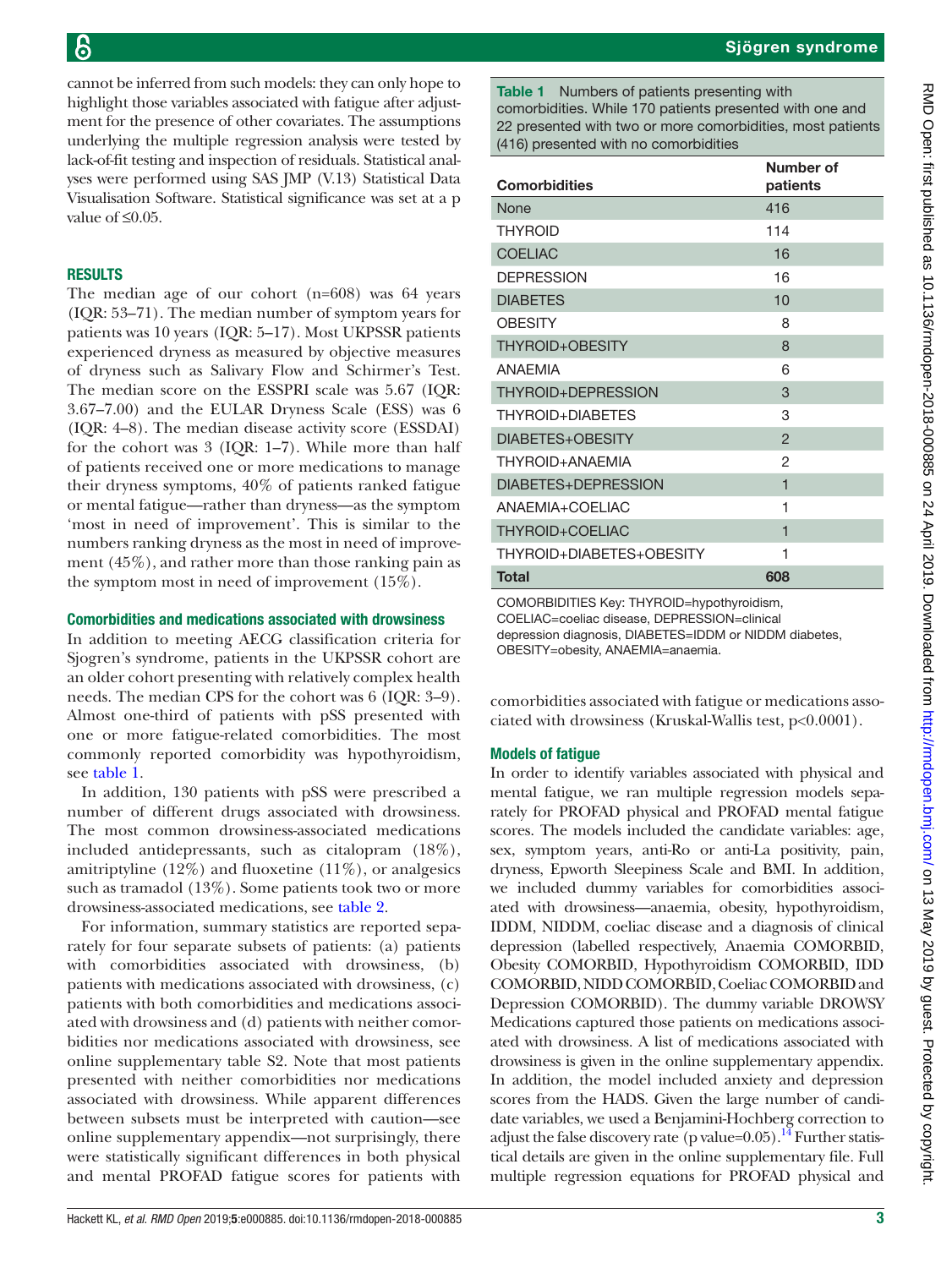# RMD Open

<span id="page-3-0"></span>Table 2 Numbers of patients prescribed drowsy medications. While 108 patients took one and 22 took two or more drowsy medications, most patients (478) took no drowsy medications. Of those taking one or more drowsy medications, citalopram, tramadol, amitriptyline, fluoxetine and zopiclone were the most frequently reported

| <b>Drowsy medications</b>                                      | Number of<br>patients |
|----------------------------------------------------------------|-----------------------|
| None                                                           | 478                   |
| <b>CITALOPRAM</b>                                              | 23                    |
| <b>TRAMADOL</b>                                                | 17                    |
| <b>AMITRIPTYLINE</b>                                           | 16                    |
| <b>FLUOXETINE</b>                                              | 14                    |
| <b>ZOPICLONE</b>                                               | 4                     |
| <b>DIAZEPAM</b>                                                | 3                     |
| <b>DOSULEPIN</b>                                               | 3                     |
| <b>GABAPENTIN</b>                                              | 3                     |
| <b>PAROXETINE</b>                                              | 3                     |
| <b>BACLOFEN</b>                                                | $\overline{2}$        |
| <b>DULOXETINE</b>                                              | 2                     |
| <b>IMIPRAMINE</b>                                              | $\overline{2}$        |
| <b>MIRTAZAPINE</b>                                             | $\overline{2}$        |
| <b>SERTRALINE</b>                                              | $\overline{2}$        |
| <b>TEMAZEPAM</b>                                               | 2                     |
| <b>ZOLPIDEM</b>                                                | $\overline{2}$        |
| <b>CARBAMAZEPINE</b>                                           | 1                     |
| <b>CLOMIPRAMINE</b>                                            | $\mathbf{1}$          |
| CLONAZEPAM                                                     | 1                     |
| <b>LAMOTRIGINE</b>                                             | $\mathbf{1}$          |
| <b>LEVETIRACETAM</b>                                           | 1                     |
| <b>NORTRIPTYLINE</b>                                           | 1                     |
| <b>RISPERIDONE</b>                                             | 1                     |
| SODIUM VALPROATE                                               | $\mathbf{1}$          |
| CARBAMAZAPINE ESCITALOPRAM AMITRIPTYLINE                       | 1                     |
| <b>DIAZEPAM DOSULEPIN</b>                                      | $\mathbf{1}$          |
| DULOXETINE AMITRIPTYLINE CITALOPRAM                            | 1                     |
| <b>ESCITALOPRAM DIAZEPAM</b>                                   | $\mathbf{1}$          |
| <b>GABAPENTIN FLUOXETINE</b>                                   | 1                     |
| <b>LAMOTRIGINE CITALOPRAM</b>                                  | 1                     |
| TOPIRAMATE MIRTAZAPINE AMITRIPTYLINE                           | 1                     |
| TRAMADOL AMITRIPTYLINE                                         | 1                     |
| <b>TRAMADOL CITALOPRAM</b>                                     | 3                     |
| <b>TRAMADOL DOSULEPIN</b>                                      | $\mathbf{1}$          |
| TRAMADOL FLUOXETINE DIAZEPAM                                   | 1                     |
| <b>TRAMADOL GABAPENTIN</b>                                     | $\mathbf{1}$          |
| TRAMADOL SERTRALINE LITHIUM CHLORPROMAZINE<br><b>TEMAZEPAM</b> | 1                     |
| <b>TRAMADOL ZOPICLONE</b>                                      | $\mathbf{1}$          |
| <b>VENLAFAXINE ROPINIROLE QUETIAPINE</b>                       | 1                     |
| <b>ZOLPIDEM SERTRALINE</b>                                     | 1                     |
| <b>ZOPICLONE AMITRIPTYLINE</b>                                 | 1                     |
| ZOPICLONE FLUOXETINE                                           | $\mathbf{1}$          |
| ZOPICLONE LAMOTRIGINE FLUOXETINE                               | 1                     |
| ZOPICLONE OLANZAPINE GABAPENTIN DIAZEPAM                       | 1                     |
| Total                                                          | 608                   |



<span id="page-3-1"></span>Figure 1 Summary multiple regression charts for (A) PROFAD physical fatigue and (B) PROFAD mental fatigue scores. Log worth values indicate the relative importance of each variable in the model. The broken, blue, vertical reference line is for Log worth=2.0 equivalent to an false discovery rate-adjusted p value of 0.01. Note that both pain and depression are closely associated with both physical and mental fatigue. See text. BMI, body mass index; PROFAD, Profile of Fatigue and Discomfort.

PROFAD mental scores are presented in [online supplemen](https://dx.doi.org/10.1136/rmdopen-2018-000885)[tary table 3.](https://dx.doi.org/10.1136/rmdopen-2018-000885) These analyses are summarised in [figure](#page-3-1) 1. Note that while there was a weak association between ESSDAI disease activity scores and PROFAD fatigue scores, this was not robust to the inclusion of other covariates, see [online](https://dx.doi.org/10.1136/rmdopen-2018-000885) [supplementary appendix.](https://dx.doi.org/10.1136/rmdopen-2018-000885)

Interestingly, pain and depression scores are correlated with both PROFAD physical fatigue and PROFAD mental fatigue scores. The physical fatigue model identified pain, depression, dryness and scores on the Epworth daytime sleepiness scale as the most important variables associated with PROFAD physical fatigue scores (all p≤0.0001). The mental fatigue model identified pain, depression and scores on the Epworth daytime sleepiness scale as the three most important variables associated with PROFAD mental fatigue scores (all p≤0.0001).

The strong association of depression on the HADS with both physical and mental fatigue prompted us to repeat the analysis with depression COMORBID recoded to include a new category—those patients with a HADS score  $\geq$ 8 or a depression score  $\geq$ 8. Such patients warrant further assessment for depression and may represent a subset of those patients with currently undiagnosed depression. Repeating the analysis, even after adjustment for potential undiagnosed depression, the relationships of pain, depression, dryness and Epworth daytime sleepiness scores remained statistically significant ( $p \le 0.0001$ ).

None of the comorbidities associated with fatigue had a statistically significant relationship with either PROFAD physical or PROFAD mental scores. However, patients prescribed medications associated with drowsiness had higher PROFAD physical fatigue scores (p=0.0001).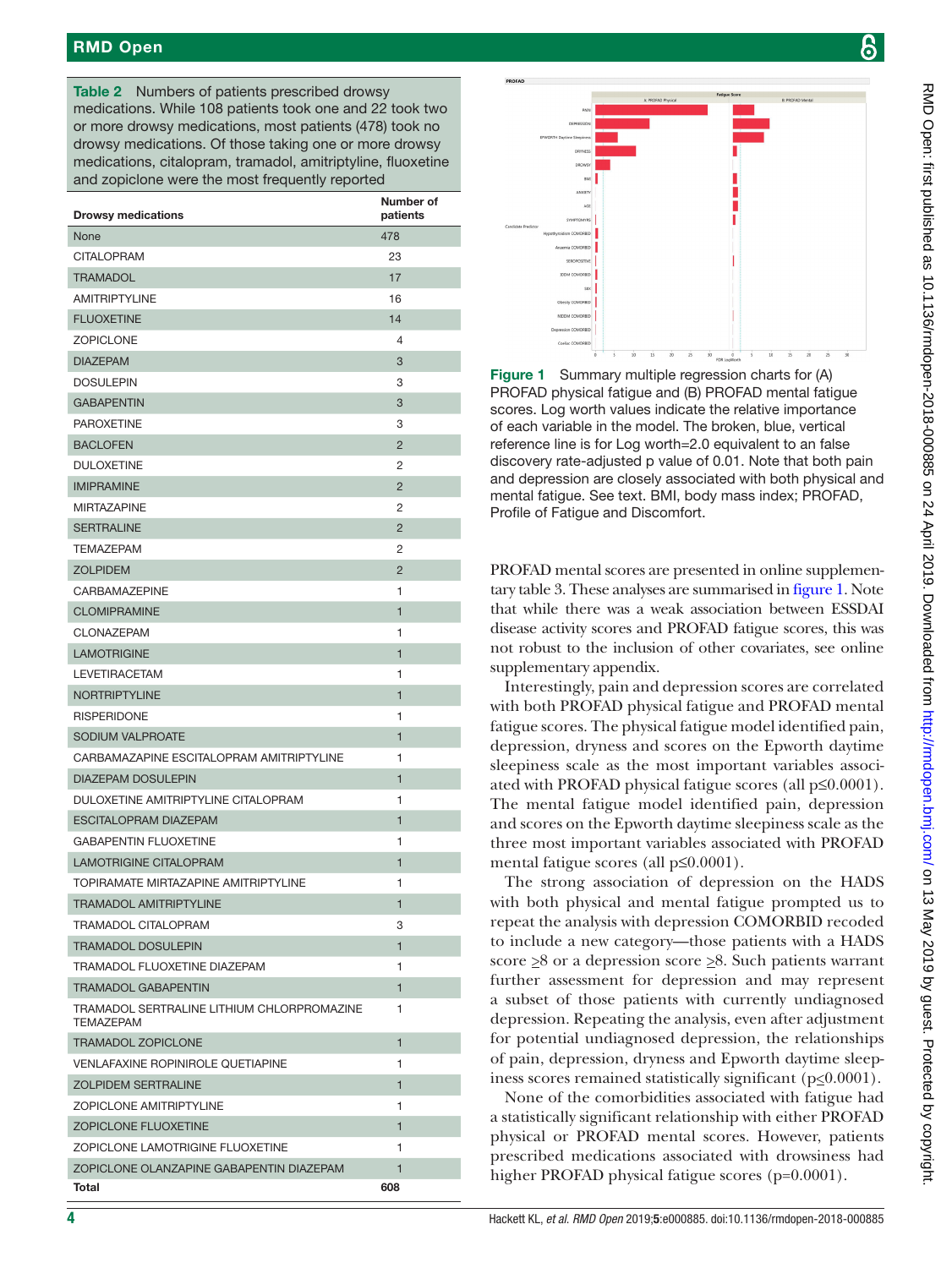## **DISCUSSION** Fatigue is important to patients with pSS

This is the largest study to date investigating fatigue in patients with pSS. Our study confirms previous observations that fatigue is an important symptom in need of improvement.<sup>15</sup> The main objective was to report on fatigue in patients with pSS after separating out effects attributable to assignable causes such as comorbidities and medications. Our data suggest that while patients with pSS may present with complex comorbidities and medications associated with fatigue, these account for a relatively small proportion of the variation in fatigue symptoms.

#### Pain, depression and dryness

Fatigue symptoms are important to patients with pSS and there is an association between fatigue and other symptoms such as pain and depression.[16 17](#page-6-12) Howard Tripp *et*   $a^{18}$  $a^{18}$  $a^{18}$  identified pain and depression scores, in association with the pro-inflammatory cytokines inducible protein 10 and interferon gamma, as the two symptoms best predicting fatigue groups.[18](#page-6-13)

Pain is associated with both mental and physical fatigue.<sup>[19](#page-6-14)</sup> The origin of pain in pSS is unclear, although research points towards neuropathic pain being the most common type of pain in pSS, followed by nociceptive pain.<sup>16</sup> The relationship between pain and fatigue is reported in other conditions including rheumatoid arthritis (RA), systemic lupus erythematosus and ankylosing spondylitis  $(AS)$ .<sup>20–22</sup> Previous research using anti-tumour necrosis factor inhibitors in RA suggests that the reductions in reported fatigue were attributable to a reduction in pain, rather than direct effects on fatigue itself $^{23}$  $^{23}$  $^{23}$  and pain may be a mediator of fatigue. Pain can be modified through medications which have an association with drowsiness such as amitriptyline and gabapentin. This contribution gives a possible explanation as to why drowsy medications do not have a major role in predicting mental fatigue.

Interestingly, we found that a diagnosis of clinical depression was not associated with higher fatigue. It is possible that those patients with a pre-existing depression diagnosis have been successfully treated for their depression and consequently are less likely to experience fatigue. However, less than 5% of our cohort had a clinical diagnosis of depression—rather less than that for other rheumatic diseases<sup>24</sup>—and yet more than half presented with HADS scores suggesting they be screened for depression or were treated with antidepressants. If depression were under-reported, then this might lead to an apparent association between depression scores and fatigue. However, the relationship between depression scores and fatigue was robust to the introduction of an additional classification capturing those patients with a potentially undiagnosed depression.

Dryness is one of the characteristic symptoms of pSS and we observed a strong relationship between dryness symptoms and physical fatigue. Dryness may be directly related to fatigue, or it may act as an indicator of either severity or disease activity. In a recent qualitative study

of pSS fatigue, patients described experiencing 'ocular fatigue', where they experienced tiredness in their eyes, which for many, related to their ocular dryness symptoms such as feeling gritty or sore.<sup>25</sup> High dryness scores may simply indicate that the disease is highly active, or needs to be more closely managed in the clinic. Dryness symptoms may be an indicator of autonomic dysfunction, and fatigue may be a result of autonomic dysfunction. In addition, dryness symptoms may be associated with changes in nocturnal behaviour—see below.

#### Sleep

The Epworth Sleepiness Scale can be used as a screening tool to identify patients who potentially have obstructive sleep apnoea and other primary sleep disorders. $26$  We observed that the scores on the Epworth scale were associated both with physical and mental fatigue. This finding is similar to a recent study in RA, which found that both phys-ical and mental fatigue were associated with poor sleep.<sup>[27](#page-6-20)</sup> While there are limitations to the Epworth scale, this does suggest that patients with pSS be screened for sleep problems. This could include incorporating information from a caregiver, partner or others, using other sleep instruments, polysomnography and other tests with referral to specialists in sleep disorders. A recent review has identified that a range of sleep disturbances, including night awakenings, are common in patients with  $pSS$ .<sup>28</sup> Troublesome sicca symptoms, pain and nocturia have been identified as symptoms which can potentially disturb sleep causing a reduction in sleep quality.<sup>[28](#page-6-21)</sup> Identification of specific sleep disturbances in this patient group is essential, and a combination of objective and subjective measures is required to identify specific primary sleep disorders, $2930$  thereby ensuring that patients have access to appropriate interventions. Treatment of sleep disturbances in other rheumatic diseases has resulted in a reduction of pain, fatigue and depression.<sup>31</sup>

#### **RECOMMENDATIONS**

Our data confirm the importance of fatigue symptoms both mental and physical—to patients with pSS and permit identification of factors contributing to fatigue including other comorbidities and medications associated with drowsiness. Given the wide variety of potential factors contributing to fatigue, we support the view that a multidisciplinary approach is essential for the clinical management of fatigue in pSS.<sup>[32](#page-6-24)</sup>

We observe that many patients with pSS are taking multiple medications and we recommend a medication review be undertaken to identify drowsy medications which could be contributing to fatigue. If these medications are discontinued, then a review should be arranged and if the fatigue does not improve, then treatment of comorbidities should be considered. However, as pain is a major contributor of both mental and physical fatigue, the contribution of some pain-modifying medications may be beneficial, despite their association with drowsiness.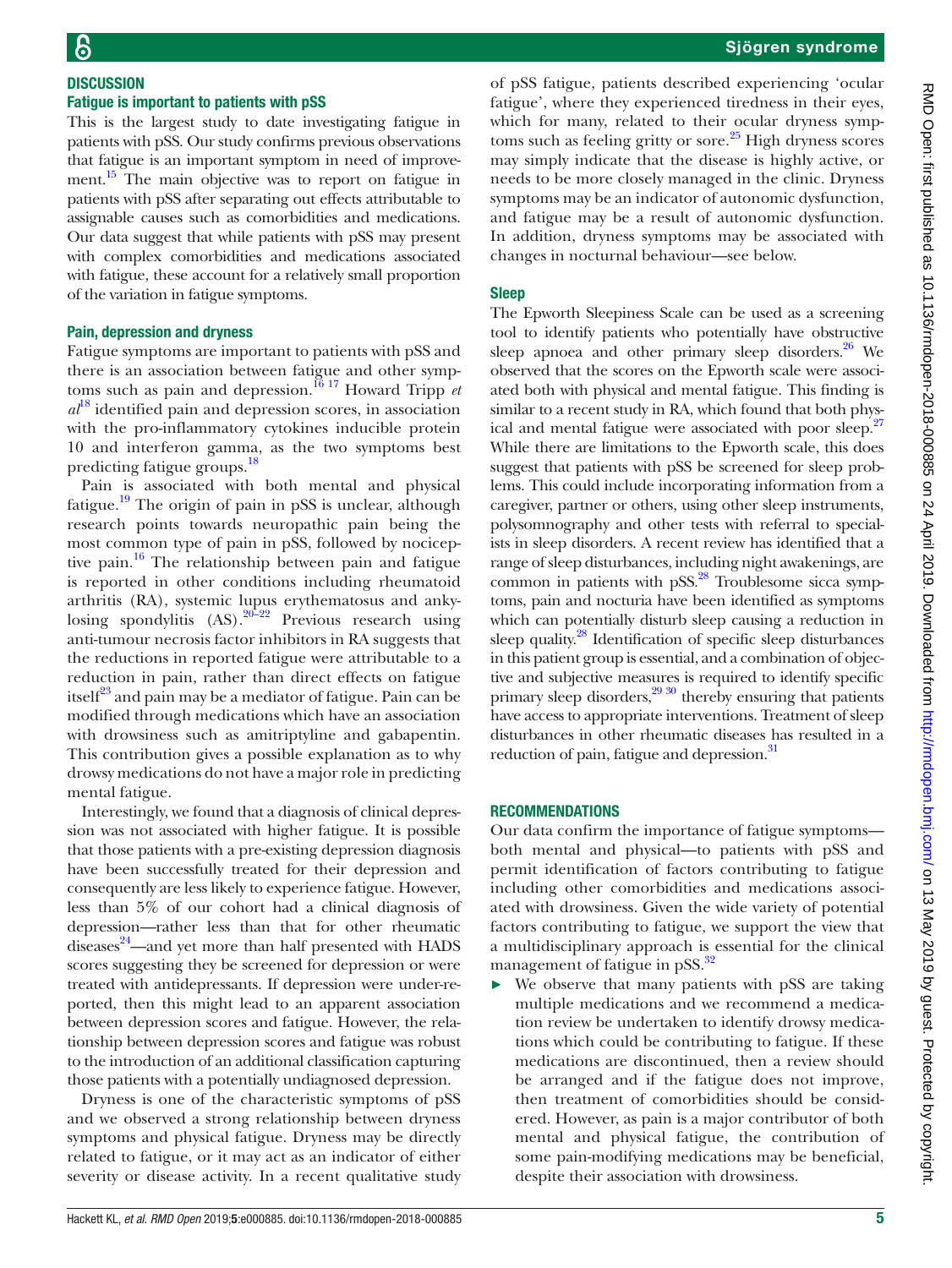- ► Patients with pSS should be tested for common comorbidities which can contribute to fatigue, including anaemia or hypothyroidism and offered appropriate treatments.
- $\triangleright$  We recommend screening for depression and anxiety and offering patients appropriate interventions to address these symptoms. Non-pharmacological interventions (such as talking therapies) may reduce the need for antidepressants and anti-anxiolytics, many of which are associated with drowsiness.
- We recommend that patients undergo a more detailed sleep assessment in order to screen for a primary sleep disorder. Patients identified with conditions such as obstructive sleep apnoea should be offered assignable causes such as Continuous Positive Airway Pressure (CPAP) treatment. $33$  Interventions such as cognitive behavioural therapy for insomnia (CBT-I) are a first-line treatment for insomnia associated with other medical conditions $34$  and may prove beneficial to patients with  $pSS.<sup>28</sup>$  $pSS.<sup>28</sup>$  $pSS.<sup>28</sup>$
- Patients with pSS should be offered appropriate pain management interventions. If pain is associated with poor sleep, then CBT-I with a pain adjunct has been suggested as a feasible treatment.<sup>[35](#page-6-27)</sup>
- Finally, in the absence of good evidence to support effective drug treatments, fatigue interventions in pSS might focus on a multidisciplinary approach incorporating activity management, graded exercise/ activity and CBT.<sup>32</sup>

There are limitations to this study. While the PROFAD system is an established and well-validated tool, there is still a need for a good objective measure of fatigue. Though a sample population of 608 patients gives some assurance that this study is a reasonable cross section of patients in the UK, it would be useful to have comparative data in the future from other cohorts. While there was no evidence of biases arising from missing data, we note that data were incomplete for some measures and these are noted in the relevant tables of summary statistics. In addition, this was an observational study using cross-sectional data. We cannot infer causality and are only able to report associations. Prediction models do not imply causation.

# **CONCLUSIONS**

Our data support that of others in recognising the importance of fatigue in the clinical management of patients with pSS. $^{3}$ <sup>5 36-40</sup> Furthermore, our analysis permits the identification of contributing factors—such as comorbidities and drowsiness-associated medications. In addition, we identified multiple factors associated with both physical and mental fatigue in pSS. Most notable of these are pain scores measured on the ESSPRI and depression scores measured on the HADS. These associations are robust and observed in patients with pSS even after adjustment for assignable causes such as other comorbidities and use of medications associated with drowsiness. Interventions directed at managing fatigue might be expected to have a significant impact on the patient's quality of life. We recommend that the management of fatigue in pSS be multidisciplinary, and personalised to each patient depending on potential contributors to what is a debilitating and complex symptom.

#### Author affiliations

<sup>1</sup>Department of Life & Health Sciences, Northumbria University Department of Public Health and Wellbeing, Newcastle upon Tyne, UK

<sup>2</sup>Musculoskeletal Research Group, Newcastle University Faculty of Medical Sciences, Newcastle upon Tyne, UK

<sup>3</sup>Musculoskeletal Research Group, Newcastle University Faculty of Medical Sciences, Newcastle upon Tyne, UK

4 Departamento de Educação Integrada em Saúde, Universidade Federal do Espirito Santo, Vitoria, Brazil

5 Musculoskeletal Services, Newcastle Upon Tyne Hospitals NHS Foundation Trust, Newcastle Upon Tyne, UK

<sup>6</sup>Rheumatology Research Group, University of Birmingham, Birmingham, UK <sup>7</sup>Rheumatology, Great Western Hospitals NHS Foundation Trust, Swindon, UK <sup>8</sup>Rheumatology, Leeds Teaching Hospitals NHS Trust, Leeds, UK

<sup>9</sup>Rheumatology, University of Leeds, Leeds Institute of Rheumatic and

Musculoskeletal Medicine, Leeds, UK

<sup>10</sup>Musculoskeletal, NIHR Leeds Musculoskeletal Biomedical Research Unit, Leeds, UK

<sup>11</sup>Rheumatology, Nottingham University Hospitals NHS Trust, Nottingham, UK <sup>12</sup>Gartnavel General Hospital, Glasgow, UK

<sup>13</sup> Experimental Medicine and Rheumatology, Queen Mary University of London, London, UK

<sup>14</sup>Barts Health NHS Trust, London, UK

<sup>15</sup>Rheumatology, Barts and The London School of Medicine and Dentistry, London, UK

<sup>16</sup>Experimental Medicine and Rheumatology, William Harvey Research Institute Experimental Medicine and Musculoskeletal Sciences, London, UK

<sup>17</sup>NHS Fife, Kirkcaldy, UK

<sup>18</sup>Royal Hampshire County Hospital, Winchester, UK

19Royal Derby Hospital, Derby, UK

<sup>20</sup>Centre for Rheumatology, University College London, London, UK

21Queen Elizabeth Hospital, Gateshead, UK

<sup>22</sup>City Hospitals Sunderland NHS Foundation Trust, Sunderland, UK <sup>23</sup>Department of Rheumatology, Southend University Hospital NHS Foundation Trust, Westcliff-on-Sea, UK

<sup>24</sup>Department of Pharmacy and Pharmacology, University of Bath, Bath, UK

<sup>25</sup>Rheumatology, Portsmouth Hospitals NHS Trust, Portsmouth, UK

<sup>26</sup>Rheumatology, Aintree University Hospitals, Liverpool, UK

<sup>27</sup>Department of Rheumatology, Basildon Hospital, Basildon, UK

<sup>28</sup>Department of Rheumatology, Sheffield Teaching Hospitals NHS Foundation Trust, Sheffield, UK

<sup>29</sup>Musculoskeletal Services, Newcastle Upon Tyne Hospitals NHS Foundation Trust, Newcastle Upon Tyne, UK

 $^{30}\!$  Musculoskeletal Ageing, NIHR Newcastle Biomedical Research Centre, Newcastle upon Tyne, UK

31 Musculoskeletal Research Group, Newcastle University Faculty of Medical Sciences, Newcastle upon Tyne, UK

Acknowledgements We thank all patients and volunteers who joined the UKPSSR cohort.

Collaborators See [Appendix 1](https://dx.doi.org/10.1136/rmdopen-2018-000885) for the full list of members.

Contributors SJB, BG, W-FN conceived the UKPSSR study. Study coordination and data collection for the UKPSSR was coordinated by SM. Data collection was performed by SM, SJB, EP, CTP, PE, PL, JH, MG, MB, NS, CP, JMcL, AC, MR, IG, DI, SV, DC, BD, NMcH, SY-M, RM, NG, MA, BG and W-FN. BH performed data management and data processing. DWL advised and KLH, KD, JRT, STM and RB performed the analyses. The paper was drafted by KLH, KD, DWL and W-FN. All authors reviewed and approved the final manuscript.

Funding The UKPSSR received grant support from the UK Medical Research Council (G0800629 to WFN, SJB, BG), British Sjögren's Syndrome Association and Newcastle University. This work also received infra-structure support from the National Institute for Health Research Newcastle Biomedical Research Centre